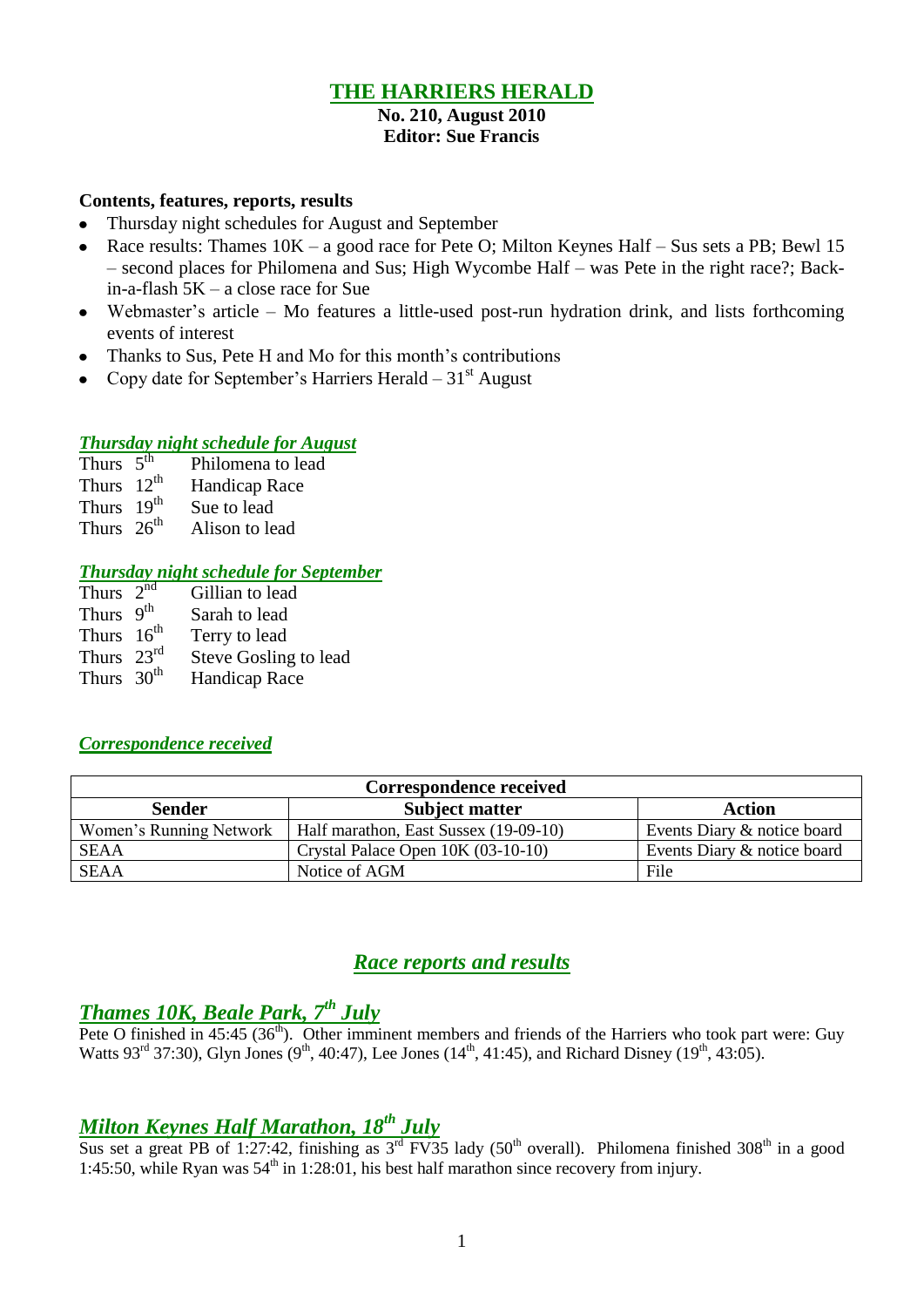## *Bewl 15, 4th July*

**Sus**

Phil and I both treated this as a training run for our autumn marathon. The terrain was moderately difficult, with lots of dust kickback in places and some ruts to watch out for, but very rewarding with app. 1000 slices of different homemade cakes to greet us on our return. The scenery is outstanding and on a good day like we had this year, with the sunshine glimmering on the reservoir, it's pretty special. So if you want a great running experience over a decent distance then this is a good race to go for.

We both managed to wave the Compton flag by each taking  $2<sup>nd</sup>$  position in our age category. 669 finished the race.

| $1st$ Man  | 1:27:25 | Richard BURGESS-GAMBLE |
|------------|---------|------------------------|
| $1st$ Lady | 1:39:54 | Tina OLDENSHAW         |
| 79         | 1:51:25 | <b>Susanne ENHARD</b>  |
| 270        | 2:12:08 | Philomena MBURU        |

### *High Wycombe Half Marathon, 18th July* **Pete H**

This is a race in which most of the pain, apart from a couple of blisters I picked up, is close to the start. After  $\frac{3}{4}$ mile there is an ascent of 225 feet in little over half a mile. After that it's a fairly easy and, to be honest, bland course. There is a surprise near the finish as the car park comes into sight and one thinks there are just a few hundred yards of flat grass to run across, when the course suddenly swings uphill for a detour through some woods.

Some 50 yards from the end a competitor performed a passable re-enactment of the 1908 Olympic Marathon finish with four marshals dragging him towards the finish line. It has to be said he was not looking too well. I finished in 1:46:45,  $268<sup>th</sup>$  out of 930 finishers.

Two races were staged concurrently, at around about 4 miles the 10km course veered off to the left. A couple of marshals pointed this out to me – why? It was only when I looked at my running number that I realised it had 10k stamped across it. Undeterred I carried on in the longer race and got a name check on the PA with the announcer informing the crowd I was in the wrong race. I thought that I might appear in the results with my slowest ever 10km time, but no they sorted it out...however read on and I get my wish(!).

Upon checking the website later I clicked on my name and not only did it include my times for three other races I've taken part in but one I'm going to enter in 2022! Apparently I'm going to do a 10k in 2 hours 40. Not fast but good to know I'll still be running in my 60's.

Steve Gosling also took part, finishing in a good  $1:50:49(376<sup>th</sup>)$ 

# *Back-in-a-flash 5K, 28 th July*

#### **Sue**

The third and final race of the 2010 Back-in-a-flash series had a record number of competitors (218), which led to a bit of congestion on some of the narrow sections. I like this event – it's friendly and well-organised, the route is interesting and varied and, because it's an out-and-back route, you have the added interest of seeing both the leading runners and the back-markers during the race. Before the start I was chatting to Nicola Gomm (Witney RR). In recent months, we have always finished very close together when we've raced each other, and this race was no exception. Nicola tracked me all the way and we both worked hard, overtaking five men at 3K. Nicola challenged me with 1K to go, but I pushed on and beat her by 4 seconds finishing in 20:19 as  $5<sup>th</sup>$  lady  $(37<sup>th</sup> overall)$ . The first four ladies were well away, the winner being Tamsin Smith (unattached) in 19:11. First man, Dave Roper (Cheltenham Harriers), not only annihilated the opposition, he also knocked over a minute off the course record, running 15:22 for what is an undulating off-road 5K with lots of twists and turns. Definitely an event one for the race diary next year!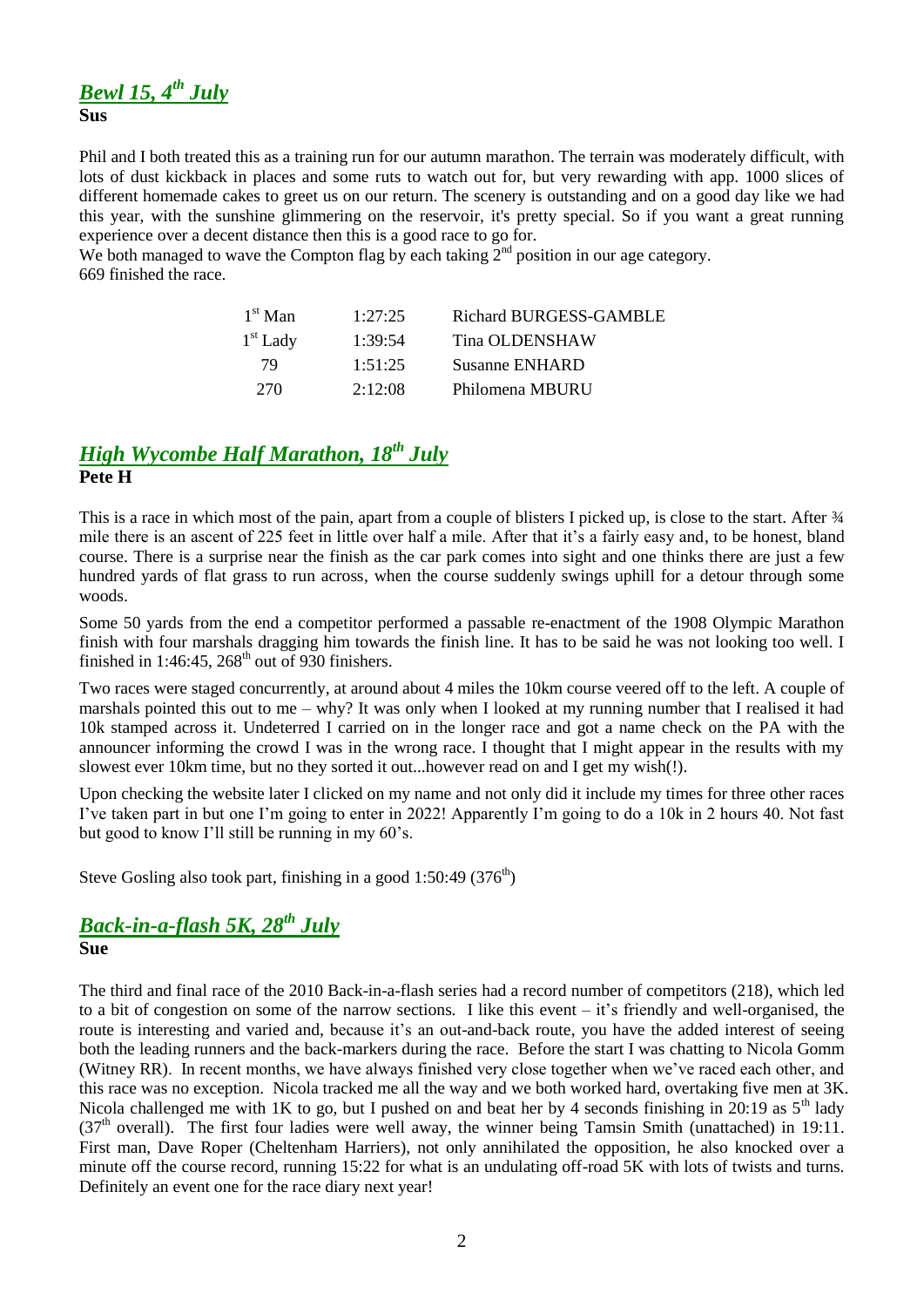Staying hydrated over the course of a workout helps maintain performance and assists in body recovery. Your method of re-hydration will vary according to the type of workout and how long the session lasts. Sports drinks are marketed as being better than water for athletes because of the added electrolytes and carbohydrates. The carbohydrate-electrolytes mixture help athletes replenish key minerals like sodium and potassium that are lost through sweat and are important for fluid retention. For long runs or intensive exercises lasting more than 30 minutes it is probably a good idea to take along a sports drink that includes carbohydrates and electrolytes to ensure that you are not only hydrated but properly fuelled for the duration of your workout. Post exercise re-hydration is just as, or even more important to the recovery process so as not to leave you below par for your next session. Again, sports drinks are recommended as the best means of performing important recovery function, but there is an alternative …. the following link will take you to a fascinating research article on 'Milk as an Effective Post-Exercise Re-hydration Drink': **<http://tinyurl.com/CHRC-Milk>**

| <b>Date</b>          | <b>Time</b> | <b>Event</b>                                                       | <b>Type</b>         |
|----------------------|-------------|--------------------------------------------------------------------|---------------------|
| $5th$ Aug            | 6:15 pm     | Philomena to lead                                                  | Club Event          |
| 7 <sup>th</sup> Aug  | $9:00$ am   | Reading parkrun - Weekly Free 5km Timed Run                        | Sports Event        |
| $8th$ Aug            | 8:45 am     | Salisbury 5-4-3-2-1                                                | Sports Event        |
| $8th$ Aug            | 9:30 am     | Salclear Isle of Man Marathon                                      | <b>Sports Event</b> |
| $10^{th}$ Aug        | 6:30 pm     | <b>Tuesday Session</b>                                             | Club Event          |
| $12^{th}$ Aug        |             | 6:15 pm Handicap Race                                              | Club Event          |
| 15 <sup>th</sup> Aug |             | 10:30 am Merthyr Police 10K                                        | Sports Event        |
| $15th$ Aug           |             | 11:30 am The TBAS Castle Combe Summer 10K                          | <b>Sports Event</b> |
| $17th$ Aug           |             | 6:30 pm Tuesday Session                                            | Club Event          |
| $19th$ Aug           |             | 6:15 pm Sue F to lead                                              | Club Event          |
| $22nd$ Aug           |             | 10:30 am Burnham Beeches 1/2 Marathon (BMAF & SCVAC Championships) | <b>Sports Event</b> |
| $22^{nd}$ Aug        |             | 11:00 am Foxtrot Five (mile) road race                             | <b>Sports Event</b> |
| $24th$ Aug           | 6:30 pm     | <b>Tuesday Session</b>                                             | Club Event          |
| $26th$ Aug           |             | 6:15 pm Alison to lead                                             | <b>Club Event</b>   |
| $29th$ Aug           |             | 10:00 am 5k Multi-terrain Run-Wootton Bassett                      | <b>Sports Event</b> |
| $29th$ Aug           |             | 10:30 am Pewsey Vale Half-Marathon                                 | Sports Event        |
| $2^{nd}$ Sep         |             | 6:15 pm Gillian to lead                                            | Club Event          |
| $4th$ Sep            |             | 10:00 am Chalfont St Giles 10K Multi-Terrain Run                   | Sports Event        |
| $5th$ Sep            |             | 10:00 am Swallowfield 10K Plus: 3k Fun Run                         | <b>Sports Event</b> |
| $5th$ Sep            |             | 10:30 am Peppard 10K Plus: 7K Walk                                 | <b>Sports Event</b> |
| $5th$ Sep            |             | 10:30 am The Beast 2010 The Kraken on the Coast                    | Sports Event        |
| $5th$ Sep            |             | 11:00 am Little Aston 5 mile road race (& 2m fun run)              | <b>Sports Event</b> |
| $9th$ Sep            | $6:15$ pm   | Sarah to lead                                                      | Club Event          |
| $12^{th}$ Sep        |             | 9:30 am High Ways and Sky Ways                                     | <b>Sports Event</b> |